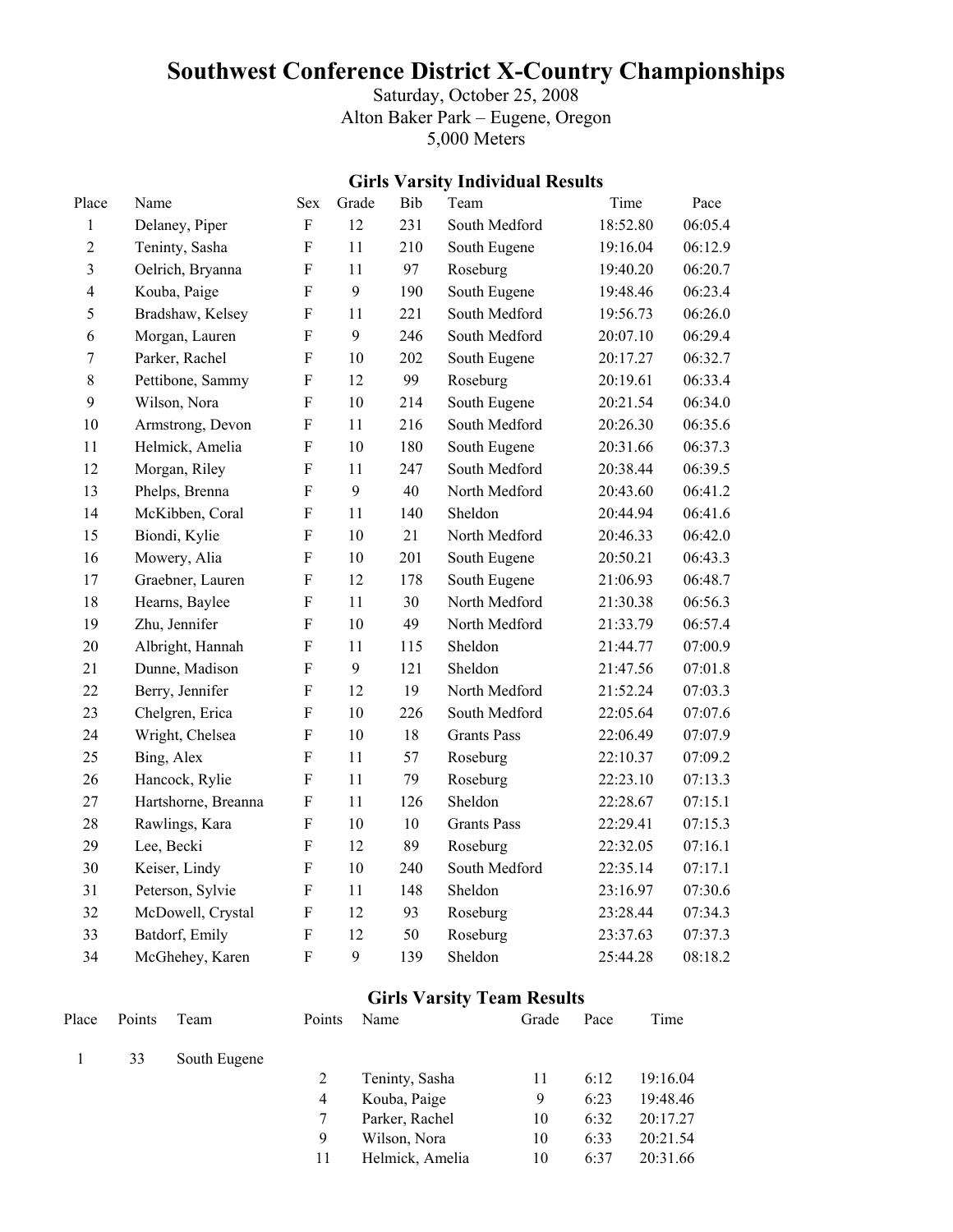|                |     |               | 16             | Mowery, Alia        | 10 | 6:43 | 20:50.21 |
|----------------|-----|---------------|----------------|---------------------|----|------|----------|
|                |     |               | 17             | Graebner, Lauren    | 12 | 6:48 | 21:06.93 |
| $\overline{2}$ | 34  | South Medford |                |                     |    |      |          |
|                |     |               | $\mathbf{1}$   | Delaney, Piper      | 12 | 6:05 | 18:52.80 |
|                |     |               | 5              | Bradshaw, Kelsey    | 11 | 6:25 | 19:56.73 |
|                |     |               | 6              | Morgan, Lauren      | 9  | 6:29 | 20:07.10 |
|                |     |               | 10             | Armstrong, Devon    | 11 | 6:35 | 20:26.30 |
|                |     |               | 12             | Morgan, Riley       | 11 | 6:39 | 20:38.44 |
|                |     |               | 23             | Chelgren, Erica     | 10 | 7:07 | 22:05.64 |
|                |     |               | 28             | Keiser, Lindy       | 10 | 7:17 | 22:35.14 |
| 3              | 87  | Roseburg      |                |                     |    |      |          |
|                |     |               | $\mathfrak{Z}$ | Oelrich, Bryanna    | 11 | 6:20 | 19:40.20 |
|                |     |               | $8\,$          | Pettibone, Sammy    | 12 | 6:33 | 20:19.61 |
|                |     |               | 24             | Bing, Alex          | 11 | 7:09 | 22:10.37 |
|                |     |               | 25             | Hancock, Rylie      | 11 | 7:13 | 22:23.10 |
|                |     |               | 27             | Lee, Becki          | 12 | 7:16 | 22:32.05 |
|                |     |               | 30             | McDowell, Crystal   | 12 | 7:34 | 23:28.44 |
|                |     |               | 31             | Batdorf, Emily      | 12 | 7:37 | 23:37.63 |
| $\overline{4}$ | 87  | North Medford |                |                     |    |      |          |
|                |     |               | 13             | Phelps, Brenna      | 9  | 6:40 | 20:43.60 |
|                |     |               | 15             | Biondi, Kylie       | 10 | 6:41 | 20:46.33 |
|                |     |               | 18             | Hearns, Baylee      | 11 | 6:56 | 21:30.38 |
|                |     |               | 19             | Zhu, Jennifer       | 10 | 6:57 | 21:33.79 |
|                |     |               | 22             | Berry, Jennifer     | 12 | 7:03 | 21:52.24 |
| 5              | 110 | Sheldon       |                |                     |    |      |          |
|                |     |               | 14             | McKibben, Coral     | 11 | 6:41 | 20:44.94 |
|                |     |               | 20             | Albright, Hannah    | 11 | 7:00 | 21:44.77 |
|                |     |               | 21             | Dunne, Madison      | 9  | 7:01 | 21:47.56 |
|                |     |               | 26             | Hartshorne, Breanna | 11 | 7:14 | 22:28.67 |
|                |     |               | 29             | Peterson, Sylvie    | 11 | 7:30 | 23:16.97 |
|                |     |               | 32             | McGhehey, Karen     | 9  | 8:18 | 25:44.28 |
|                |     |               |                |                     |    |      |          |

## **Boys Varsity Individual Results**

| Place          | Name              | Sex | Grade | Bib | Team          | Time     | Pace    |
|----------------|-------------------|-----|-------|-----|---------------|----------|---------|
| 1              | Jordan, Drew      | M   | 11    | 34  | North Medford | 16:15.85 | 05:14.8 |
| $\overline{2}$ | Kerr-Daly, Eamonn | M   | 12    | 185 | South Eugene  | 16:18.80 | 05:15.7 |
| 3              | Kirtner, Sammy    | M   | 12    | 188 | South Eugene  | 16:20.07 | 05:16.2 |
| $\overline{4}$ | Melancon, Matthew | M   | 10    | 141 | Sheldon       | 16:32.09 | 05:20.0 |
| 5              | Huddleston, David | M   | 10    | 32  | North Medford | 16:55.07 | 05:27.4 |
| 6              | Ebert, Ammon      | M   | 11    | 28  | North Medford | 17:03.30 | 05:30.1 |
| 7              | McCann, Scott     | M   | 11    | 199 | South Eugene  | 17:04.56 | 05:30.5 |
| 8              | Faas, Dan         | M   | 11    | 75  | Roseburg      | 17:07.27 | 05:31.4 |
| 9              | Osterhout, Logan  | M   | 11    | 145 | Sheldon       | 17:15.03 | 05:33.9 |
| 10             | Patrick, Caleb    | M   | 11    | 147 | Sheldon       | 17:18.26 | 05:34.9 |
| 11             | Randall, Hayden   | M   | 11    | 151 | Sheldon       | 17:20.74 | 05:35.7 |
| 12             | Welsh, Christian  | M   | 12    | 270 | South Medford | 17:24.86 | 05:37.1 |
| 13             | Van Anrooy, Drew  | M   | 10    | 112 | Roseburg      | 17:25.57 | 05:37.3 |
| 14             | Cruz, Stephen     | M   | 10    | 68  | Roseburg      | 17:27.47 | 05:37.9 |
| 15             | Leeson, Brian     | M   | 12    | 193 | South Eugene  | 17:27.64 | 05:37.9 |
| 16             | Leach, Simon      | M   | 10    | 192 | South Eugene  | 17:30.91 | 05:39.0 |
| 17             | Durkee, Blake     | M   | 11    | 27  | North Medford | 17:33.67 | 05:39.9 |
| 18             | Moore, Todd       | M   | 11    | 143 | Sheldon       | 17:38.55 | 05:41.5 |
| 19             | Urioste, Michael  | M   | 12    | 161 | Sheldon       | 17:39.37 | 05:41.7 |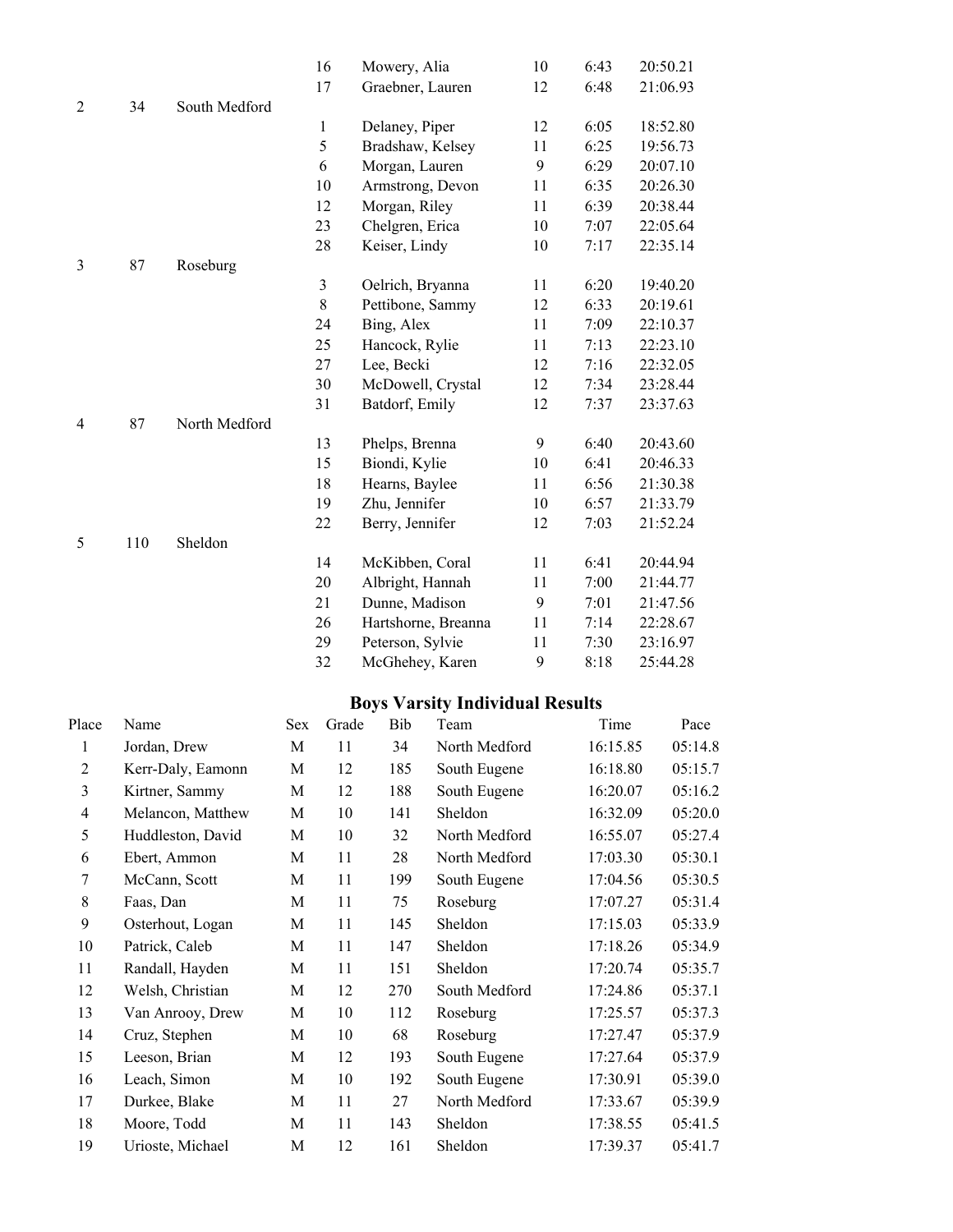| 20 | Sharpe, Nick       | М           | 11 | 45             | North Medford      | 17:40.64 | 05:42.1 |
|----|--------------------|-------------|----|----------------|--------------------|----------|---------|
| 21 | Gissel, Brad       | M           | 12 | 177            | South Eugene       | 17:55.95 | 05:47.1 |
| 22 | Shand, Chaz        | M           | 12 | 44             | North Medford      | 17:56.32 | 05:47.2 |
| 23 | Spencer, Taylor    | M           | 12 | 262            | South Medford      | 18:05.80 | 05:50.3 |
| 24 | Paul, Ben          | M           | 11 | 38             | North Medford      | 18:06.85 | 05:50.6 |
| 25 | Bellissimo, Daniel | M           | 10 | 167            | South Eugene       | 18:12.27 | 05:52.3 |
| 26 | Paterson, Zack     | M           | 10 | 7              | <b>Grants Pass</b> | 18:18.09 | 05:54.2 |
| 27 | Schmidt, Ryan      | M           | 9  | 13             | <b>Grants Pass</b> | 18:29.88 | 05:58.0 |
| 28 | Miller, Wes        | M           | 11 | 244            | South Medford      | 18:30.41 | 05:58.2 |
| 29 | Lines, Steven      | M           | 12 | 241            | South Medford      | 18:34.05 | 05:59.4 |
| 30 | Valencia, Salvador | M           | 10 | 111            | Roseburg           | 18:34.93 | 05:59.7 |
| 31 | Stulz, Andrew      | M           | 11 | 16             | <b>Grants Pass</b> | 18:36.46 | 06:00.1 |
| 32 | Jagelski, Tyrell   | M           | 11 | 130            | Sheldon            | 18:37.96 | 06:00.6 |
| 33 | Harker, Tim        | M           | 11 | 80             | Roseburg           | 18:42.35 | 06:02.0 |
| 34 | Haycraft, Tyler    | M           | 10 | 5              | <b>Grants Pass</b> | 18:45.04 | 06:02.9 |
| 35 | Timm, Matt         | M           | 12 | 109            | Roseburg           | 18:48.13 | 06:03.9 |
| 36 | Scott, Brandon     | M           | 11 | 257            | South Medford      | 18:49.06 | 06:04.2 |
| 37 | Bell, Dallas       | M           | 11 | 218            | South Medford      | 18:52.46 | 06:05.3 |
| 38 | Bylund, Alan       | $\mathbf M$ | 10 | 223            | South Medford      | 19:05.53 | 06:09.5 |
| 39 | Martin, William    | M           | 9  | 6              | <b>Grants Pass</b> | 19:08.85 | 06:10.6 |
| 40 | Burgess, Ryne      | M           | 12 | $\overline{2}$ | <b>Grants Pass</b> | 19:14.94 | 06:12.6 |
| 41 | Duval, Jason       | M           | 10 | 72             | Roseburg           | 20:03.08 | 06:28.1 |
| 42 | Siedlecki, Eric    | M           | 12 | 14             | <b>Grants Pass</b> | 21:20.38 | 06:53.0 |

#### **Boys Varsity Team Results**

| Place          | Points | Team          | Points         | Name               | Grade | Pace | Time     |
|----------------|--------|---------------|----------------|--------------------|-------|------|----------|
| $\mathbf{1}$   | 43     | South Eugene  |                |                    |       |      |          |
|                |        |               | $\overline{2}$ | Kerr-Daly, Eamonn  | 12    | 5:15 | 16:18.80 |
|                |        |               | $\mathfrak{Z}$ | Kirtner, Sammy     | 12    | 5:16 | 16:20.07 |
|                |        |               | $\tau$         | McCann, Scott      | 11    | 5:30 | 17:04.56 |
|                |        |               | 15             | Leeson, Brian      | 12    | 5:37 | 17:27.64 |
|                |        |               | 16             | Leach, Simon       | 10    | 5:38 | 17:30.91 |
|                |        |               | 21             | Gissel, Brad       | 12    | 5:46 | 17:55.95 |
|                |        |               | 25             | Bellissimo, Daniel | 10    | 5:52 | 18:12.27 |
| $\overline{2}$ | 49     | North Medford |                |                    |       |      |          |
|                |        |               | 1              | Jordan, Drew       | 11    | 5:14 | 16:15.85 |
|                |        |               | 5              | Huddleston, David  | 10    | 5:27 | 16:55.07 |
|                |        |               | 6              | Ebert, Ammon       | 11    | 5:30 | 17:03.30 |
|                |        |               | 17             | Durkee, Blake      | 11    | 5:39 | 17:33.67 |
|                |        |               | 20             | Sharpe, Nick       | 11    | 5:41 | 17:40.64 |
|                |        |               | 22             | Shand, Chaz        | 12    | 5:47 | 17:56.32 |
|                |        |               | 24             | Paul, Ben          | 11    | 5:50 | 18:06.85 |
| 3              | 52     | Sheldon       |                |                    |       |      |          |
|                |        |               | $\overline{4}$ | Melancon, Matthew  | 10    | 5:19 | 16:32.09 |
|                |        |               | 9              | Osterhout, Logan   | 11    | 5:33 | 17:15.03 |
|                |        |               | 10             | Patrick, Caleb     | 11    | 5:34 | 17:18.26 |
|                |        |               | 11             | Randall, Hayden    | 11    | 5:35 | 17:20.74 |
|                |        |               | 18             | Moore, Todd        | 11    | 5:41 | 17:38.55 |
|                |        |               | 19             | Urioste, Michael   | 12    | 5:41 | 17:39.37 |
|                |        |               | 32             | Jagelski, Tyrell   | 11    | 6:00 | 18:37.96 |
| 4              | 98     | Roseburg      |                |                    |       |      |          |
|                |        |               | $\,$ 8 $\,$    | Faas, Dan          | 11    | 5:31 | 17:07.27 |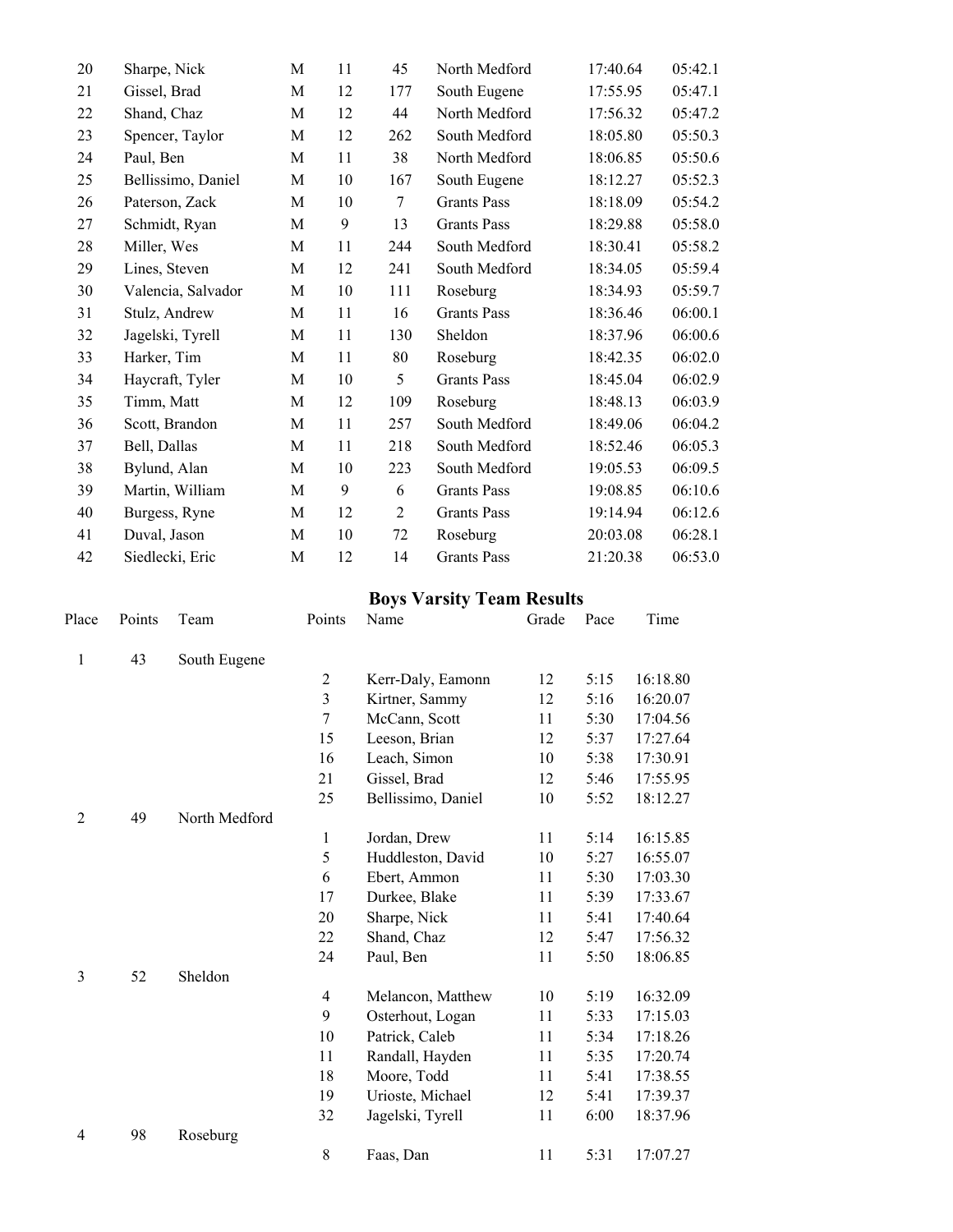|   |     |                    | 13 | Van Anrooy, Drew   | 10 | 5:37 | 17:25.57 |
|---|-----|--------------------|----|--------------------|----|------|----------|
|   |     |                    | 14 | Cruz, Stephen      | 10 | 5:37 | 17:27.47 |
|   |     |                    | 30 | Valencia, Salvador | 10 | 5:59 | 18:34.93 |
|   |     |                    | 33 | Harker, Tim        | 11 | 6:01 | 18:42.35 |
|   |     |                    | 35 | Timm, Matt         | 12 | 6:03 | 18:48.13 |
|   |     |                    | 41 | Duval, Jason       | 10 | 6:28 | 20:03.08 |
| 5 | 128 | South Medford      |    |                    |    |      |          |
|   |     |                    | 12 | Welsh, Christian   | 12 | 5:36 | 17:24.86 |
|   |     |                    | 23 | Spencer, Taylor    | 12 | 5:49 | 18:05.80 |
|   |     |                    | 28 | Miller, Wes        | 11 | 5:58 | 18:30.41 |
|   |     |                    | 29 | Lines, Steven      | 12 | 5:59 | 18:34.05 |
|   |     |                    | 36 | Scott, Brandon     | 11 | 6:04 | 18:49.06 |
|   |     |                    | 37 | Bell, Dallas       | 11 | 6:05 | 18:52.46 |
|   |     |                    | 38 | Bylund, Alan       | 10 | 6:09 | 19:05.53 |
| 6 | 157 | <b>Grants Pass</b> |    |                    |    |      |          |
|   |     |                    | 26 | Paterson, Zack     | 10 | 5:54 | 18:18.09 |
|   |     |                    | 27 | Schmidt, Ryan      | 9  | 5:57 | 18:29.88 |
|   |     |                    | 31 | Stulz, Andrew      | 11 | 6:00 | 18:36.46 |
|   |     |                    | 34 | Haycraft, Tyler    | 10 | 6:02 | 18:45.04 |
|   |     |                    | 39 | Martin, William    | 9  | 6:10 | 19:08.85 |
|   |     |                    | 40 | Burgess, Ryne      | 12 | 6:12 | 19:14.94 |
|   |     |                    | 42 | Siedlecki, Eric    | 12 | 6:52 | 21:20.38 |

## **Girls Junior Varsity Individual Results**

| Place                   | Name                  | Sex         | Grade | Bib | Team               | Time     | Pace    |
|-------------------------|-----------------------|-------------|-------|-----|--------------------|----------|---------|
| 1                       | Jin, Nika             | F           | 9     | 183 | South Eugene       | 21:31.93 | 06:56.8 |
| $\overline{2}$          | Persmark, Anna        | $\mathbf F$ | 10    | 203 | South Eugene       | 21:36.98 | 06:58.4 |
| 3                       | Lang, Emma            | $\mathbf F$ | 9     | 191 | South Eugene       | 21:45.11 | 07:01.0 |
| $\overline{\mathbf{4}}$ | Selven, Amy           | $\mathbf F$ | 12    | 208 | South Eugene       | 22:43.94 | 07:20.0 |
| 5                       | Gilmer, Michaela      | F           | 9     | 176 | South Eugene       | 22:51.16 | 07:22.3 |
| 6                       | Lewis, Maddie         | F           | 12    | 194 | South Eugene       | 23:10.93 | 07:28.7 |
| $\overline{7}$          | McAllister, Lexi      | $\mathbf F$ | 11    | 198 | South Eugene       | 23:28.40 | 07:34.3 |
| 8                       | Pohlmann, Brittany    | F           | 10    | 253 | South Medford      | 23:38.51 | 07:37.6 |
| 9                       | Osterhout, Taylor     | ${\bf F}$   | 11    | 146 | Sheldon            | 23:45.33 | 07:39.8 |
| 10                      | Weinman, Ellie        | F           | 10    | 213 | South Eugene       | 23:49.26 | 07:41.1 |
| 11                      | McNally, Madeline     | F           | 9     | 275 | South Eugene       | 23:52.74 | 07:42.2 |
| 12                      | Roach, Jordyn         | F           | 9     | 204 | South Eugene       | 23:53.04 | 07:42.3 |
| 13                      | Moore, Kayla          | ${\bf F}$   | 10    | 245 | South Medford      | 23:56.00 | 07:43.2 |
| 14                      | Marquart, Elise       | $\mathbf F$ | 12    | 242 | South Medford      | 23:57.39 | 07:43.7 |
| 15                      | Brastad, Cara         | F           | 10    | 168 | South Eugene       | 24:02.34 | 07:45.3 |
| 16                      | Parsons, Kayla        | $\mathbf F$ | 9     | 251 | South Medford      | 24:03.34 | 07:45.6 |
| 17                      | Prehm, Megan          | F           | 9     | 149 | Sheldon            | 24:11.96 | 07:48.4 |
| 18                      | Richardson, Stephanie | $\mathbf F$ | 11    | 101 | Roseburg           | 24:21.06 | 07:51.3 |
| 19                      | Cloward, Heidi        | $\mathbf F$ | 10    | 229 | South Medford      | 24:29.19 | 07:53.9 |
| 20                      | Krnacik, Emma         | ${\bf F}$   | 10    | 88  | Roseburg           | 24:35.71 | 07:56.0 |
| 21                      | Chelgren, Julia       | F           | 11    | 227 | South Medford      | 24:36.08 | 07:56.2 |
| 22                      | Dietel, Josie         | F           | 10    | 173 | South Eugene       | 24:43.53 | 07:58.6 |
| 23                      | Jones-Suematsu, Aimee | $\mathbf F$ | 11    | 184 | South Eugene       | 24:47.63 | 07:59.9 |
| 24                      | Kagele, Marissa       | ${\bf F}$   | 10    | 86  | Roseburg           | 25:00.57 | 08:04.1 |
| 25                      | Gerlick, Amanda       | F           | 12    | 233 | South Medford      | 25:09.89 | 08:07.1 |
| 26                      | Cruz, Miranda         | ${\bf F}$   | 11    | 3   | <b>Grants Pass</b> | 25:13.74 | 08:08.3 |
| 27                      | Parrott, Katie        | F           | 10    | 274 | Roseburg           | 25:26.71 | 08:12.5 |
| 28                      | Engstrom, Erika       | F           | 11    | 73  | Roseburg           | 25:27.93 | 08:12.9 |
| 29                      | Sitter, Amanda        | F           | 9     | 260 | South Medford      | 25:31.77 | 08:14.1 |
| 30                      | Huether, Ilka         | $\mathbf F$ | 11    | 127 | Sheldon            | 25:43.83 | 08:18.0 |
| 31                      | West, Megan           | F           | 10    | 164 | Sheldon            | 25:44.20 | 08:18.1 |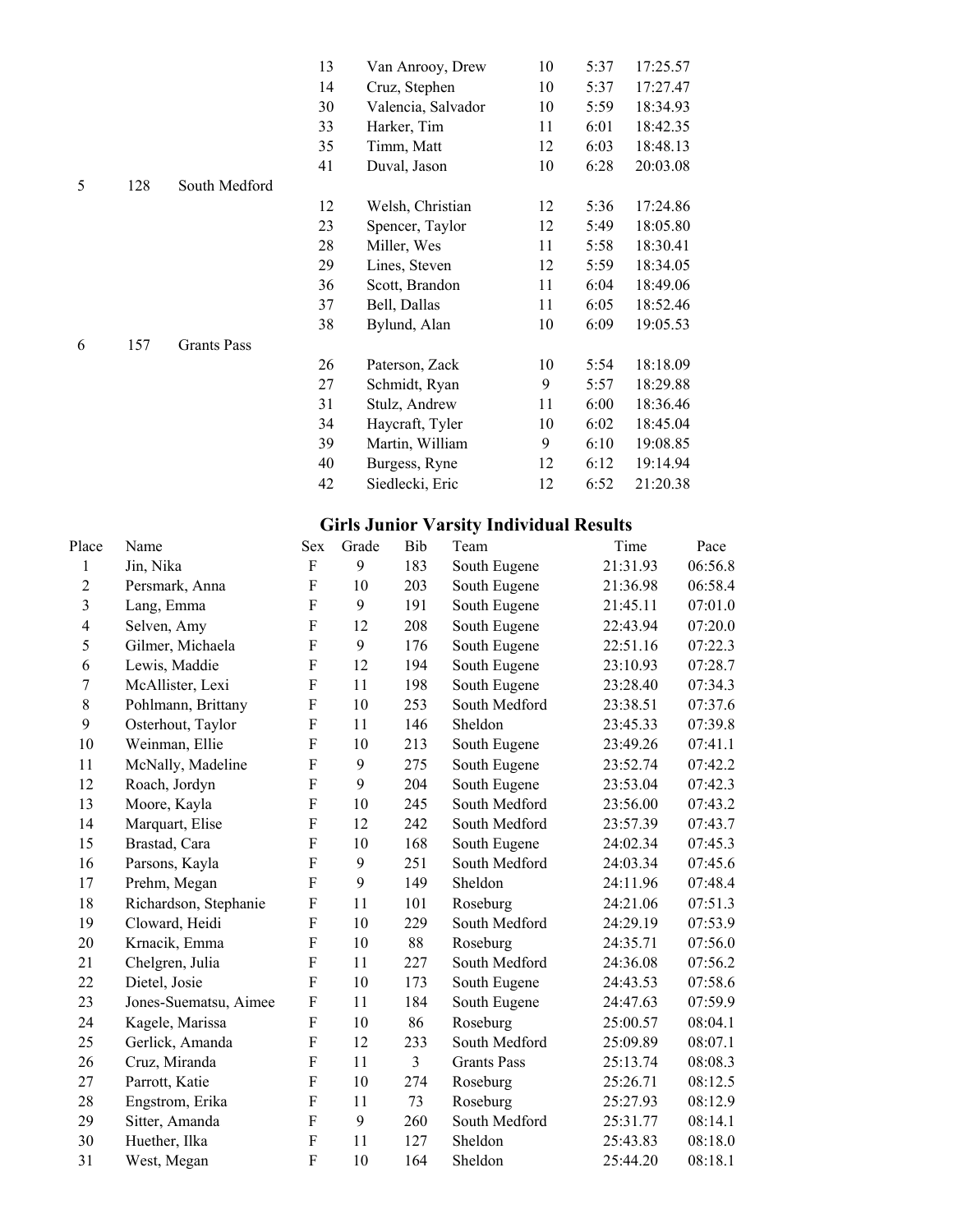| 32 | Berard, Kenya       | F           | 10 | 219          | South Medford      | 25:44.50 | 08:18.2 |
|----|---------------------|-------------|----|--------------|--------------------|----------|---------|
| 33 | Newsome, Brianna    | F           | 10 | 249          | South Medford      | 25:53.34 | 08:21.1 |
| 34 | Felix-Faure, Marion | F           | 11 | 122          | Sheldon            | 25:53.74 | 08:21.2 |
| 35 | Barton, Lynsey      | F           | 12 | $\mathbf{1}$ | <b>Grants Pass</b> | 26:01.75 | 08:23.8 |
| 36 | Jost, Kelsey        | F           | 9  | 135          | Sheldon            | 26:05.37 | 08:25.0 |
| 37 | Richardson, Laura   | F           | 9  | 100          | Roseburg           | 26:06.38 | 08:25.3 |
| 38 | Sohlberg, Tatum     | F           | 12 | 209          | South Eugene       | 26:13.73 | 08:27.7 |
| 39 | Vargas, Jessie      | F           | 11 | 267          | South Medford      | 26:15.30 | 08:28.2 |
| 40 | Cox, Mara           | F           | 12 | 26           | North Medford      | 26:24.65 | 08:31.2 |
| 41 | Brady, Kat          | F           | 10 | 59           | Roseburg           | 26:26.74 | 08:31.9 |
| 42 | Barraza, Breanna    | ${\bf F}$   | 10 | 52           | Roseburg           | 26:31.75 | 08:33.5 |
| 43 | Dombrowski, Ashley  | F           | 9  | 71           | Roseburg           | 26:39.00 | 08:35.8 |
| 44 | Russell, Marcie     | F           | 12 | 103          | Roseburg           | 26:44.13 | 08:37.5 |
| 45 | Balsom, Sara        | F           | 11 | 166          | South Eugene       | 26:55.74 | 08:41.2 |
| 46 | Rowbottom, Samantha | F           | 11 | 256          | South Medford      | 26:56.79 | 08:41.5 |
| 47 | Kell, Savannah      | F           | 9  | 239          | South Medford      | 27:03.56 | 08:43.7 |
| 48 | Wright, Sarah       | ${\bf F}$   | 11 | 272          | South Medford      | 27:11.88 | 08:46.4 |
| 49 | Rea, Kelsey         | $\mathbf F$ | 12 | 153          | Sheldon            | 27:14.84 | 08:47.4 |
| 50 | Montoya, Kaitlin    | F           | 10 | 142          | Sheldon            | 27:18.58 | 08:48.6 |
| 51 | Coleman, Devon      | F           | 11 | 118          | Sheldon            | 28:08.10 | 09:04.5 |
| 52 | Haro, Rebeca        | F           | 10 | 125          | Sheldon            | 28:13.35 | 09:06.2 |
| 53 | Thomas, Liana       | F           | 12 | 265          | South Medford      | 28:56.57 | 09:20.2 |
| 54 | Wanless, Lydia      | F           | 10 | 162          | Sheldon            | 28:56.91 | 09:20.3 |
| 55 | West, Jenna         | F           | 12 | 163          | Sheldon            | 28:57.81 | 09:20.6 |
| 56 | Buchholz, Sarah     | F           | 11 | 116          | Sheldon            | 29:25.56 | 09:29.5 |
| 57 | Shute, Emily        | F           | 11 | 259          | South Medford      | 29:59.81 | 09:40.6 |
| 58 | Pham, Tina          | F           | 11 | 39           | North Medford      | 30:52.79 | 09:57.7 |
| 59 | Board, Serena       | F           | 10 | 58           | Roseburg           | 31:25.09 | 10:08.1 |

# **Girls Junior Varsity Team Results**<br>Points Name Grade Time Pace

| Place          | Points | Team          | Points                  | Name                  | Grade | Time     | Pace |
|----------------|--------|---------------|-------------------------|-----------------------|-------|----------|------|
| 1              | 15     | South Eugene  |                         |                       |       |          |      |
|                |        |               | 1                       | Jin, Nika             | 9     | 21:31.93 | 6:56 |
|                |        |               | $\overline{2}$          | Persmark, Anna        | 10    | 21:36.98 | 6:58 |
|                |        |               | $\overline{\mathbf{3}}$ | Lang, Emma            | 9     | 21:45.11 | 7:00 |
|                |        |               | $\overline{4}$          |                       | 12    | 22:43.94 |      |
|                |        |               |                         | Selven, Amy           |       |          | 7:19 |
|                |        |               | 5                       | Gilmer, Michaela      | 9     | 22:51.16 | 7:22 |
|                |        |               | 6                       | Lewis, Maddie         | 12    | 23:10.93 | 7:28 |
|                |        |               | 7                       | McAllister, Lexi      | 11    | 23:28.40 | 7:34 |
| $\overline{2}$ | 56     | South Medford |                         |                       |       |          |      |
|                |        |               | $8\,$                   | Pohlmann, Brittany    | 10    | 23:38.51 | 7:37 |
|                |        |               | 10                      | Moore, Kayla          | 10    | 23:56.00 | 7:43 |
|                |        |               | 11                      | Marquart, Elise       | 12    | 23:57.39 | 7:43 |
|                |        |               | 12                      | Parsons, Kayla        | 9     | 24:03.34 | 7:45 |
|                |        |               | 15                      | Cloward, Heidi        | 10    | 24:29.19 | 7:53 |
|                |        |               | 17                      | Chelgren, Julia       | 11    | 24:36.08 | 7:56 |
|                |        |               | 19                      | Gerlick, Amanda       | 12    | 25:09.89 | 8:06 |
| $\mathfrak{Z}$ | 89     | Roseburg      |                         |                       |       |          |      |
|                |        |               | 14                      | Richardson, Stephanie | 11    | 24:21.06 | 7:51 |
|                |        |               | 16                      | Krnacik, Emma         | 10    | 24:35.71 | 7:55 |
|                |        |               | 18                      | Kagele, Marissa       | 10    | 25:00.57 | 8:03 |
|                |        |               | 20                      | Parrott, Katie        | 10    | 25:26.71 | 8:12 |
|                |        |               | 21                      | Engstrom, Erika       | 11    | 25:27.93 | 8:12 |
|                |        |               | 26                      | Richardson, Laura     | 9     | 26:06.38 | 8:25 |
|                |        |               | 27                      | Brady, Kat            | 10    | 26:26.74 | 8:31 |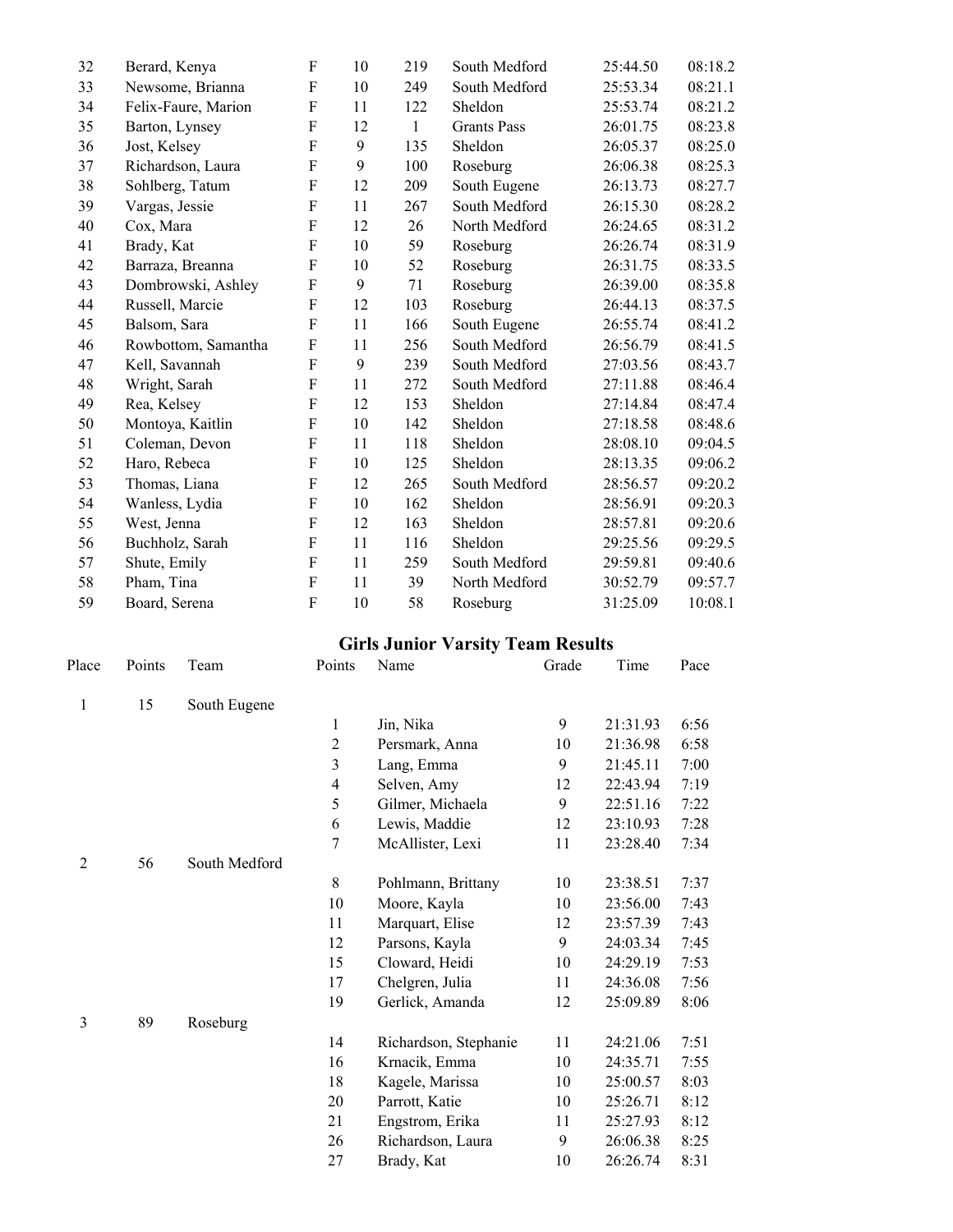| 9  | Osterhout, Taylor   |    | 23:45.33 | 7:39 |
|----|---------------------|----|----------|------|
| 13 | Prehm, Megan        | 9  | 24:11.96 | 7:48 |
| 22 | Huether, Ilka       |    | 25:43.83 | 8:17 |
| 23 | West, Megan         | 10 | 25:44.20 | 8:18 |
| 24 | Felix-Faure, Marion | 11 | 25:53.74 | 8:20 |
| 25 | Jost, Kelsey        | 9  | 26:05.37 | 8:24 |
| 28 | Rea, Kelsey         | 12 | 27:14.84 | 8:47 |

## **Boys Junior Varsity Individual Results**

| Place            | Name                  | Sex         | Grade            | Bib | Team               | Time     | Pace    |
|------------------|-----------------------|-------------|------------------|-----|--------------------|----------|---------|
| $\mathbf{1}$     | Skeele, Ryan          | M           | 12               | 158 | Sheldon            | 18:00.99 | 05:48.7 |
| $\mathbf 2$      | Selko, Zach           | M           | 9                | 207 | South Eugene       | 18:10.78 | 05:51.9 |
| $\overline{3}$   | Lenford, Nick         | M           | 10               | 35  | North Medford      | 18:11.86 | 05:52.2 |
| $\overline{4}$   | Maxwell, Turner       | M           | 10               | 197 | South Eugene       | 18:25.93 | 05:56.8 |
| 5                | Gaddini, Vittorio     | M           | 12               | 175 | South Eugene       | 18:26.65 | 05:57.0 |
| 6                | Chang, Kevin          | $\mathbf M$ | 10               | 170 | South Eugene       | 18:29.05 | 05:57.8 |
| $\boldsymbol{7}$ | Schoenlein, Austin    | M           | 12               | 42  | North Medford      | 18:43.11 | 06:02.3 |
| $\,$ $\,$        | Barron, Cody          | $\mathbf M$ | 11               | 53  | Roseburg           | 18:49.93 | 06:04.5 |
| 9                | Munson, Kendall       | $\mathbf M$ | 12               | 37  | North Medford      | 18:50.83 | 06:04.8 |
| $10\,$           | Carol, Jack           | M           | 10               | 169 | South Eugene       | 18:51.41 | 06:05.0 |
| 11               | Johnson, Kyle         | M           | 11               | 132 | Sheldon            | 18:55.99 | 06:06.4 |
| 12               | Johnson, Spencer      | M           | 12               | 133 | Sheldon            | 19:01.94 | 06:08.4 |
| 13               | Ryan, Robert          | M           | 12               | 41  | North Medford      | 19:04.06 | 06:09.1 |
| 14               | Wade, Dylan           | $\mathbf M$ | 10               | 269 | South Medford      | 19:06.53 | 06:09.8 |
| 15               | Jackson, Chayse       | $\mathbf M$ | 10               | 83  | Roseburg           | 19:07.51 | 06:10.2 |
| 16               | Matney, Aaron         | $\mathbf M$ | 12               | 138 | Sheldon            | 19:09.14 | 06:10.7 |
| 17               | Andresen, Sean        | M           | 10               | 165 | South Eugene       | 19:10.53 | 06:11.1 |
| 18               | Hokanson, Jonathan    | $\mathbf M$ | 10               | 31  | North Medford      | 19:11.83 | 06:11.6 |
| 19               | Sawyer, Justin        | M           | 11               | 157 | Sheldon            | 19:16.90 | 06:13.2 |
| $20\,$           | Honn, Aaron           | M           | 10               | 182 | South Eugene       | 19:31.63 | 06:17.9 |
| 21               | Herick, Dillon        | M           | 10               | 236 | South Medford      | 19:32.69 | 06:18.3 |
| 22               | Talik, John           | $\mathbf M$ | 9                | 108 | Roseburg           | 19:35.89 | 06:19.3 |
| 23               | Snyder, Zach          | M           | 10               | 261 | South Medford      | 19:38.15 | 06:20.0 |
| 24               | Helmick, David        | $\mathbf M$ | 10               | 181 | South Eugene       | 19:43.04 | 06:21.6 |
| 25               | Clark, Spencer        | M           | 9                | 273 | South Eugene       | 19:43.52 | 06:21.8 |
| 26               | Mecham, Samuel        | M           | 11               | 94  | Roseburg           | 19:44.79 | 06:22.2 |
| 27               | Schindler, Ken        | M           | 10               | 205 | South Eugene       | 19:48.17 | 06:23.3 |
| 28               | Bruton, Jake          | M           | 10               | 63  | Roseburg           | 19:49.55 | 06:23.7 |
| 29               | Berning, Caleb        | M           | 10               | 220 | South Medford      | 19:52.84 | 06:24.8 |
| 30               | Richardson, David     | $\mathbf M$ | 10               | 11  | <b>Grants Pass</b> | 19:56.17 | 06:25.9 |
| 31               | Simpson-Mock, Cameron | M           | 10               | 15  | <b>Grants Pass</b> | 19:57.37 | 06:26.2 |
| 32               | Thompson, Tim         | $\mathbf M$ | 10               | 46  | North Medford      | 19:58.37 | 06:26.6 |
| 33               | Becherer, Tyler       | M           | 9                | 55  | Roseburg           | 20:03.38 | 06:28.2 |
| 34               | Carlton, Tom          | M           | 9                | 24  | North Medford      | 20:08.73 | 06:29.9 |
| 35               | Erickson, Jasper      | M           | 12               | 74  | Roseburg           | 20:12.78 | 06:31.2 |
| 36               | Nelson, Ryan          | M           | 11               | 95  | Roseburg           | 20:13.74 | 06:31.5 |
| 37               | Johansen, Matthew     | M           | 9                | 84  | Roseburg           | 20:16.78 | 06:32.5 |
| 38               | Tracey, Conner        | $\mathbf M$ | 9                | 211 | South Eugene       | 20:18.81 | 06:33.2 |
| 39               | Davis, Evan           | $\mathbf M$ | $\boldsymbol{9}$ | 171 | South Eugene       | 20:20.05 | 06:33.6 |
| 40               | Wells, Jeremy         | $\mathbf M$ | 11               | 114 | Roseburg           | 20:23.54 | 06:34.7 |
| 41               | Gegenhuber, Jeremy    | $\mathbf M$ | 11               | 77  | Roseburg           | 20:26.86 | 06:35.8 |
| 42               | Johnston, Donald      | $\mathbf M$ | 9                | 85  | Roseburg           | 20:32.44 | 06:37.6 |
| 43               | Hiett, Justin         | M           | 11               | 237 | South Medford      | 20:33.54 | 06:37.9 |
| 44               | O'Brien, Mason        | M           | 10               | 250 | South Medford      | 20:33.91 | 06:38.0 |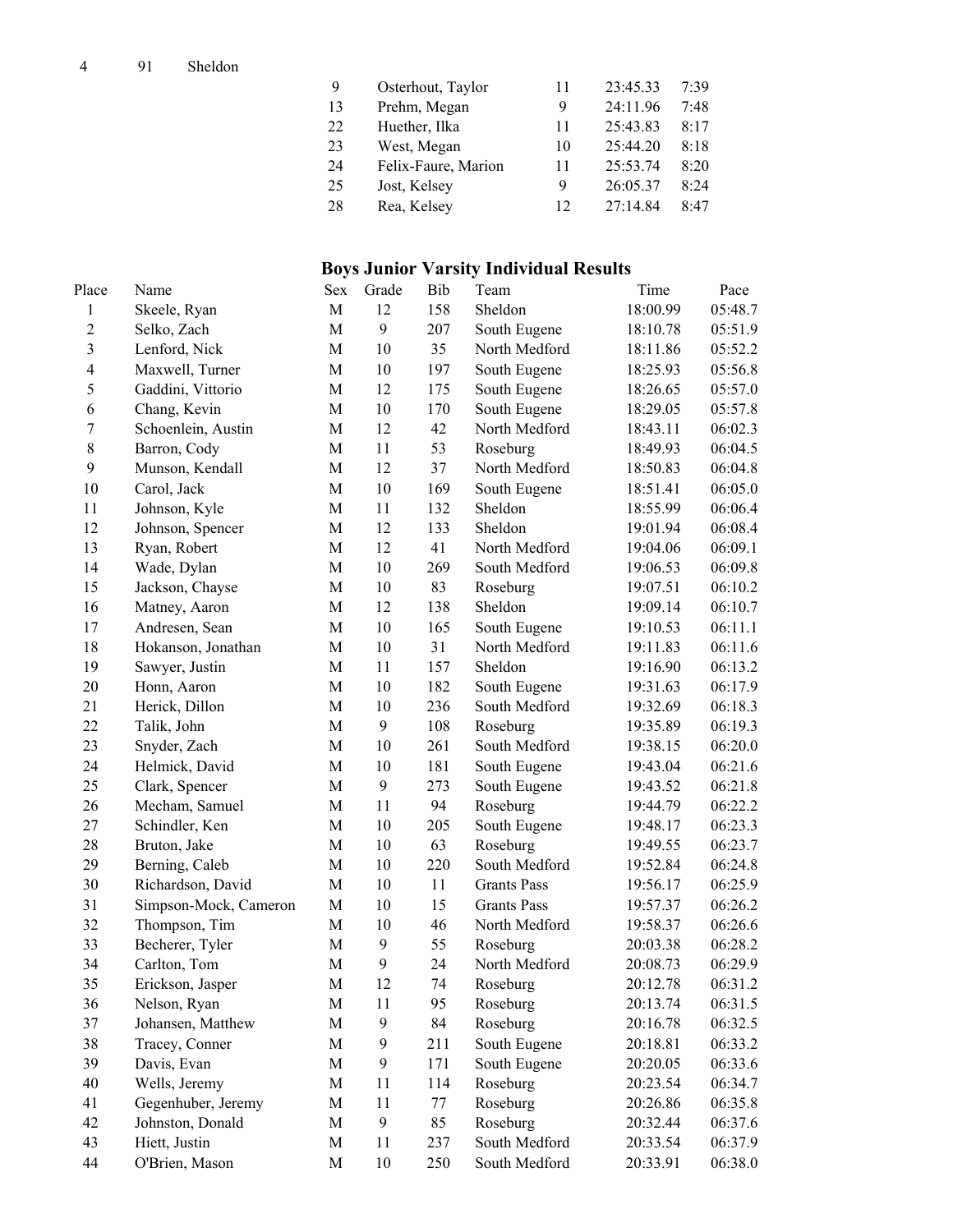| 45 | Lightheart, Jonny | M           | 9                | 36             | North Medford      | 20:50.03 | 06:43.2 |
|----|-------------------|-------------|------------------|----------------|--------------------|----------|---------|
| 46 | Vieira, Cory      | $\mathbf M$ | 12               | 268            | South Medford      | 20:55.93 | 06:45.1 |
| 47 | Haupt, Justin     | M           | 9                | 29             | North Medford      | 20:57.34 | 06:45.6 |
| 48 | Sherman, Greg     | $\mathbf M$ | 11               | 277            | Roseburg           | 20:58.99 | 06:46.1 |
| 49 | Girod, Andy       | $\mathbf M$ | 10               | 78             | Roseburg           | 21:03.08 | 06:47.4 |
| 50 | Gietzen, Kenny    | $\mathbf M$ | 10               | 234            | South Medford      | 21:03.39 | 06:47.5 |
| 51 | Swanson, Aaron    | M           | 9                | 107            | Roseburg           | 21:07.73 | 06:48.9 |
| 52 | Moses, Marshall   | $\mathbf M$ | 10               | 248            | South Medford      | 21:10.44 | 06:49.8 |
| 53 | Gustafson, Ben    | $\mathbf M$ | 10               | 235            | South Medford      | 21:13.84 | 06:50.9 |
| 54 | Weber, Tim        | $\mathbf M$ | 10               | 113            | Roseburg           | 21:16.43 | 06:51.8 |
| 55 | Christmas, Kyle   | $\mathbf M$ | 9                | 228            | South Medford      | 21:17.02 | 06:51.9 |
| 56 | Raabe, Alex       | $\mathbf M$ | 10               | 150            | Sheldon            | 21:17.57 | 06:52.1 |
| 57 | Lehigh, Matt      | $\mathbf M$ | 12               | 137            | Sheldon            | 21:18.24 | 06:52.3 |
| 58 | Beckman, Daniel   | $\mathbf M$ | 10               | 56             | Roseburg           | 21:23.25 | 06:54.0 |
| 59 | Budahn, Jannick   | $\mathbf M$ | 12               | 64             | Roseburg           | 21:26.27 | 06:54.9 |
| 60 | Fuller, Trent     | $\mathbf M$ | 12               | $\overline{4}$ | <b>Grants Pass</b> | 21:34.61 | 06:57.6 |
| 61 | Weichers, Brandon | $\mathbf M$ | 9                | 17             | <b>Grants Pass</b> | 21:41.45 | 06:59.8 |
| 62 | Brady, Noah       | $\mathbf M$ | 10               | 60             | Roseburg           | 21:43.91 | 07:00.6 |
| 63 | Roberts, Tyler    | $\mathbf M$ | 9                | 102            | Roseburg           | 21:49.68 | 07:02.5 |
| 64 | Correll, Chris    | $\mathbf M$ | 10               | 119            | Sheldon            | 21:54.59 | 07:04.1 |
| 65 | Rea, Nic          | $\mathbf M$ | 9                | 154            | Sheldon            | 22:01.44 | 07:06.3 |
| 66 | Costner, Aaron    | $\mathbf M$ | 9                | 66             | Roseburg           | 22:15.77 | 07:10.9 |
| 67 | Burkhalter, Seth  | M           | 10               | 222            | South Medford      | 22:23.39 | 07:13.4 |
| 68 | Batdorf, Michael  | $\mathbf M$ | 10               | 54             | Roseburg           | 22:35.09 | 07:17.1 |
| 69 | Clemo, Tyler      | $\mathbf M$ | 11               | 117            | Sheldon            | 22:47.84 | 07:21.2 |
| 70 | Cady, Ian         | $\mathbf M$ | 11               | 224            | South Medford      | 22:52.19 | 07:22.6 |
| 71 | Rotz, Dillon      | $\mathbf M$ | 10               | 255            | South Medford      | 22:58.11 | 07:24.6 |
| 72 | Johnson, Tyree    | $\mathbf M$ | 10               | 134            | Sheldon            | 22:59.38 | 07:25.0 |
| 73 | Coughlin, Drew    | $\mathbf M$ | 9                | 67             | Roseburg           | 23:02.45 | 07:26.0 |
| 74 | Williams, Carter  | $\mathbf M$ | 10               | 271            | South Medford      | 23:06.34 | 07:27.2 |
| 75 | Hector, Mike      | $\mathbf M$ | 10               | 81             | Roseburg           | 23:22.15 | 07:32.3 |
| 76 | Ma, Joel          | $\mathbf M$ | 11               | 90             | Roseburg           | 23:26.60 | 07:33.7 |
| 77 | Nielsen, Stefan   | $\mathbf M$ | 12               | 96             | Roseburg           | 23:52.47 | 07:42.1 |
| 78 | Mabie, Brad       | $\mathbf M$ | 12               | 91             | Roseburg           | 23:53.88 | 07:42.5 |
| 79 | Beskow, Jonathan  | $\mathbf M$ | 11               | 20             | North Medford      | 24:04.05 | 07:45.8 |
| 80 | Debell, Daniel    | M           | 9                | 70             | Roseburg           | 24:34.56 | 07:55.7 |
| 81 | May, Camren       | $\mathbf M$ | 9                | 92             | Roseburg           | 24:36.35 | 07:56.2 |
| 82 | Master, Jade      | $\mathbf M$ | $\boldsymbol{9}$ | 196            | South Eugene       | 24:50.44 | 08:00.8 |
| 83 | Moron, Mateus     | M           | 12               | 276            | Roseburg           | 25:12.61 | 08:07.9 |
| 84 | Darland, Ashton   | $\mathbf M$ | 12               | 69             | Roseburg           | 25:44.74 | 08:18.3 |
| 85 | Roblin, Jake      | $\mathbf M$ | 12               | 156            | Sheldon            | 26:02.16 | 08:23.9 |
| 86 | Reid, Keith       | $\mathbf M$ | 12               | 155            | Sheldon            | 28:05.13 | 09:03.6 |

#### **Boys Junior Varsity Team Results**

| Place | Points | Team         | Points | Name              | Grade | Time     | Pace |
|-------|--------|--------------|--------|-------------------|-------|----------|------|
|       | 27     | South Eugene |        |                   |       |          |      |
|       |        |              | 2      | Selko, Zach       | 9     | 18:10.78 | 5:51 |
|       |        |              | 4      | Maxwell, Turner   | 10    | 18:25.93 | 5:56 |
|       |        |              | 5      | Gaddini, Vittorio | 12    | 18:26.65 | 5:56 |
|       |        |              | 6      | Chang, Kevin      | 10    | 18:29.05 | 5:57 |
|       |        |              | 10     | Carol, Jack       | 10    | 18:51.41 | 6:04 |
|       |        |              | 17     | Andresen, Sean    | 10    | 19:10.53 | 6:10 |
|       |        |              | 20     | Honn, Aaron       | 10    | 19:31.63 | 6:17 |